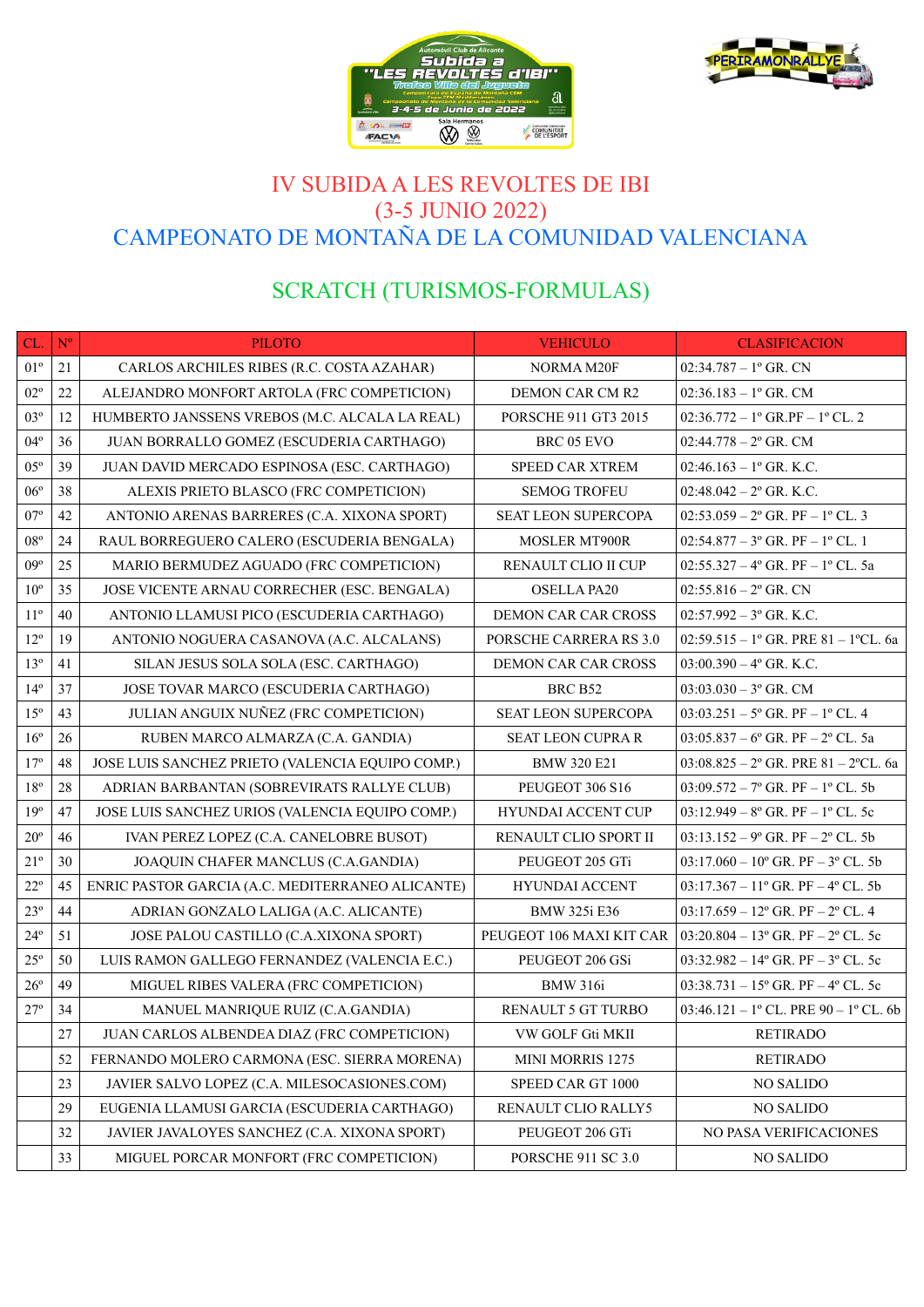



## IV SUBIDA A LES REVOLTES DE IBI (3-5 JUNIO 2022) CAMPEONATO DE MONTAÑA DE LA COMUNIDAD VALENCIANA

# FORMULAS

| CL.             | $N^{o}$ | <b>PILOTO</b>                                | <b>VEHICULO</b>            | <b>CLASIFICACION</b>                  |
|-----------------|---------|----------------------------------------------|----------------------------|---------------------------------------|
| 01 <sup>°</sup> | 21      | CARLOS ARCHILES RIBES (R.C. COSTA AZAHAR)    | NORMA M20F                 | $02:34.787 - 1$ <sup>o</sup> GR. CN   |
| $02^{\circ}$    | 22      | ALEJANDRO MONFORT ARTOLA (FRC COMPETICION)   | DEMON CAR CM R2            | $02:36.183 - 1$ <sup>o</sup> GR. CM   |
| $03^{\circ}$    | 36      | JUAN BORRALLO GOMEZ (ESCUDERIA CARTHAGO)     | BRC 05 EVO                 | $02:44.778 - 2$ ° GR. CM              |
| $04^{\circ}$    | 39      | JUAN DAVID MERCADO ESPINOSA (ESC. CARTHAGO)  | <b>SPEED CAR XTREM</b>     | $02:46.163 - 1$ <sup>o</sup> GR. K.C. |
| $05^{\circ}$    | 38      | ALEXIS PRIETO BLASCO (FRC COMPETICION)       | <b>SEMOG TROFEU</b>        | $02:48.042 - 2^{\circ}$ GR, K.C.      |
| $06^{\circ}$    | 35      | JOSE VICENTE ARNAU CORRECHER (ESC. BENGALA)  | <b>OSELLA PA20</b>         | $02:55.816 - 2^{\circ}$ GR. CN        |
| $07^{\circ}$    | 40      | ANTONIO LLAMUSI PICO (ESCUDERIA CARTHAGO)    | <b>DEMON CAR CAR CROSS</b> | $02:57.992 - 3^{\circ}$ GR. K.C.      |
| $08^{\circ}$    | 41      | SILAN JESUS SOLA SOLA (ESC. CARTHAGO)        | <b>DEMON CAR CAR CROSS</b> | $03:00.390 - 4^{\circ}$ GR. K.C.      |
| $09^\circ$      | 37      | JOSE TOVAR MARCO (ESCUDERIA CARTHAGO)        | <b>BRC B52</b>             | $03:03.030 - 3^{\circ}$ GR. CM        |
|                 | 23      | JAVIER SALVO LOPEZ (C.A. MILESOCASIONES.COM) | SPEED CAR GT 1000          | <b>NO SALIDO</b>                      |

#### TURISMOS

| CL.             | $\mathbf{N}^{\mathrm{o}}$ | <b>PILOTO</b>                                    | <b>VEHICULO</b>               | <b>CLASIFICACION</b>                                 |
|-----------------|---------------------------|--------------------------------------------------|-------------------------------|------------------------------------------------------|
| $01^{\circ}$    | 12                        | HUMBERTO JANSSENS VREBOS (M.C. ALCALA LA REAL)   | PORSCHE 911 GT3 2015          | $02:36.772 - 1^{\circ}$ GR.PF $- 1^{\circ}$ CL. 2    |
| $02^{\circ}$    | 42                        | ANTONIO ARENAS BARRERES (C.A. XIXONA SPORT)      | <b>SEAT LEON SUPERCOPA</b>    | 02:53.059 - $2^{\circ}$ GR. PF - $1^{\circ}$ CL. 3   |
| $03^{\circ}$    | 24                        | RAUL BORREGUERO CALERO (ESCUDERIA BENGALA)       | MOSLER MT900R                 | 02:54.877 - $3^{\circ}$ GR. PF - $1^{\circ}$ CL. 1   |
| $04^{\circ}$    | 25                        | MARIO BERMUDEZ AGUADO (FRC COMPETICION)          | RENAULT CLIO II CUP           | 02:55.327 - $4^{\circ}$ GR. PF - $1^{\circ}$ CL. 5a  |
| $0.5^\circ$     | 19                        | ANTONIO NOGUERA CASANOVA (A.C. ALCALANS)         | <b>PORSCHE CARRERA RS 3.0</b> | 02:59.515 - 1º GR. PRE 81 - 1ºCL. 6a                 |
| $06^{\circ}$    | 43                        | JULIAN ANGUIX NUÑEZ (FRC COMPETICION)            | <b>SEAT LEON SUPERCOPA</b>    | $03:03.251 - 5^{\circ}$ GR, PF $- 1^{\circ}$ CL, 4   |
| $07^{\circ}$    | 26                        | RUBEN MARCO ALMARZA (C.A. GANDIA)                | <b>SEAT LEON CUPRA R</b>      | $03:05.837 - 6^{\circ}$ GR. PF $- 2^{\circ}$ CL. 5a  |
| $08^{\circ}$    | 48                        | JOSE LUIS SANCHEZ PRIETO (VALENCIA EQUIPO COMP.) | <b>BMW 320 E21</b>            | $03:08.825 - 2^{\circ}$ GR. PRE 81 - 2°CL. 6a        |
| $09^\circ$      | 28                        | ADRIAN BARBANTAN (SOBREVIRATS RALLYE CLUB)       | PEUGEOT 306 S16               | $03:09.572 - 7^{\circ}$ GR. PF $-1^{\circ}$ CL. 5b   |
| $10^{\circ}$    | 47                        | JOSE LUIS SANCHEZ URIOS (VALENCIA EQUIPO COMP.)  | HYUNDAI ACCENT CUP            | $03:12.949 - 8^{\circ}$ GR, PF $-1^{\circ}$ CL, 5c   |
| $11^{\circ}$    | 46                        | IVAN PEREZ LOPEZ (C.A. CANELOBRE BUSOT)          | RENAULT CLIO SPORT II         | $03:13.152 - 9^{\circ}$ GR. PF $- 2^{\circ}$ CL. 5b  |
| $12^{\circ}$    | 30                        | JOAQUIN CHAFER MANCLUS (C.A.GANDIA)              | PEUGEOT 205 GTi               | $03:17.060 - 10^{\circ}$ GR. PF $- 3^{\circ}$ CL. 5b |
| $13^{\circ}$    | 45                        | ENRIC PASTOR GARCIA (A.C. MEDITERRANEO ALICANTE) | <b>HYUNDAI ACCENT</b>         | $03:17.367 - 11^{\circ}$ GR. PF $-4^{\circ}$ CL. 5b  |
| $14^{\circ}$    | 44                        | ADRIAN GONZALO LALIGA (A.C. ALICANTE)            | <b>BMW 325i E36</b>           | $03:17.659 - 12^{\circ}$ GR. PF $- 2^{\circ}$ CL. 4  |
| 15 <sup>o</sup> | 51                        | JOSE PALOU CASTILLO (C.A.XIXONA SPORT)           | PEUGEOT 106 MAXI KIT CAR      | $03:20.804 - 13^{\circ}$ GR, PF $- 2^{\circ}$ CL, 5c |
| $16^{\circ}$    | 50                        | LUIS RAMON GALLEGO FERNANDEZ (VALENCIA E.C.)     | PEUGEOT 206 GSi               | $03:32.982 - 14^{\circ}$ GR. PF $- 3^{\circ}$ CL. 5c |
| 17 <sup>°</sup> | 49                        | MIGUEL RIBES VALERA (FRC COMPETICION)            | <b>BMW</b> 316i               | $03:38.731 - 15^{\circ}$ GR, PF $-4^{\circ}$ CL, 5c  |
| $18^{\circ}$    | 34                        | MANUEL MANRIQUE RUIZ (C.A.GANDIA)                | <b>RENAULT 5 GT TURBO</b>     | $03:46.121 - 1$ ° CL. PRE 90 - 1° CL. 6b             |
|                 | 27                        | JUAN CARLOS ALBENDEA DIAZ (FRC COMPETICION)      | VW GOLF Gti MKII              | <b>RETIRADO</b>                                      |
|                 | 52                        | FERNANDO MOLERO CARMONA (ESC. SIERRA MORENA)     | <b>MINI MORRIS 1275</b>       | <b>RETIRADO</b>                                      |
|                 | 29                        | EUGENIA LLAMUSI GARCIA (ESCUDERIA CARTHAGO)      | RENAULT CLIO RALLY5           | <b>NO SALIDO</b>                                     |
|                 | 32                        | JAVIER JAVALOYES SANCHEZ (C.A. XIXONA SPORT)     | PEUGEOT 206 GTi               | <b>NO PASA VERIFICACIONES</b>                        |
|                 | 33                        | MIGUEL PORCAR MONFORT (FRC COMPETICION)          | <b>PORSCHE 911 SC 3.0</b>     | <b>NO SALIDO</b>                                     |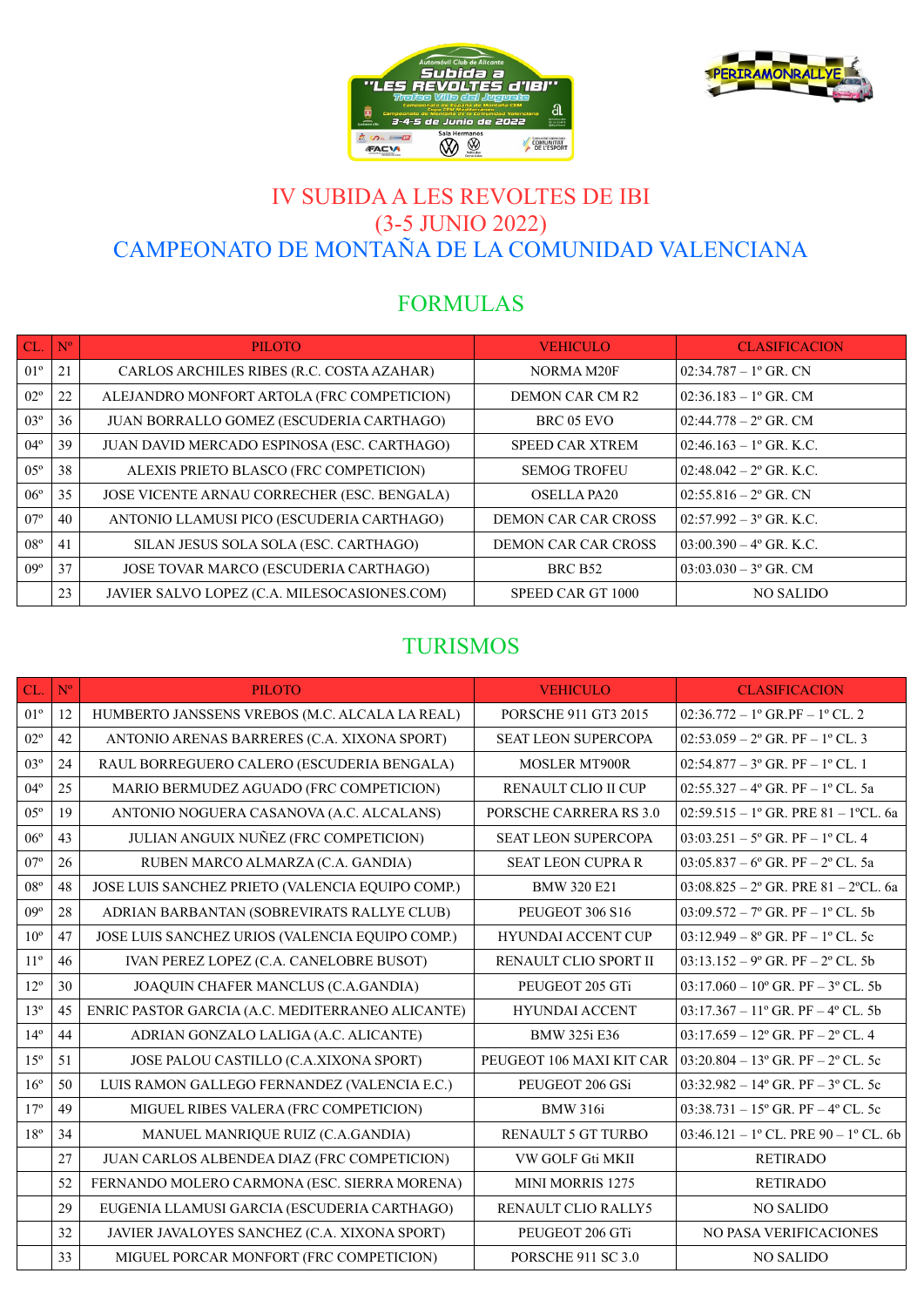



### IV SUBIDA A LES REVOLTES DE IBI (3-5 JUNIO 2022) CAMPEONATO DE ESPAÑA DE MONTAÑA CEM

# SCRATCH (TURISMOS-FORMULAS)

| CL.             | $\mathbf{N}^{\mathrm{o}}$ | <b>PILOTO</b>                                    | <b>VEHICULO</b>           | <b>CLASIFICACION</b>                                         |
|-----------------|---------------------------|--------------------------------------------------|---------------------------|--------------------------------------------------------------|
| $01^{\circ}$    | $\mathbf{1}$              | JAVIER VILLA GARCIA (LANGREO MOTOR CLUB)         | BRC BR53                  | $04:33.117 - 1^{\circ}$ GR. ESC-2C - 1° CL. 7                |
| $02^{\circ}$    | $\overline{2}$            | GONZALO DIAZ NIETO (LANGREO MOTOR CLUB)          | <b>BRC BR53</b>           | 04:40.076 - 2° GR. ESC-2C - 2° CL. 7                         |
| $03^{\circ}$    | 5                         | BENITO PEREZ LLENDE (LANGREO MOTOR CLUB)         | BRC B49                   | 04:55.565 - 1°GR.CM PROMO-1°CL.9                             |
| $04^{\circ}$    | 6                         | JAVIER RODRIGUEZ JORGE (C.D.SEQUENTIAL R.T.)     | BRC B49                   | 04:56.691 - 2°GR.CM PROMO-2°CL.9                             |
| $05^{\circ}$    | $\overline{4}$            | MARIO ASENJO CARRERO (RALLYON)                   | <b>SILVER CAR S3</b>      | 04:57.575 - 3°GR.CM PROMO-3°CL.9                             |
| $06^{\circ}$    | $\tau$                    | EDGAR MONTELLA ADRAN (A.C. ANDORRA ESPORT)       | SILVER CAR S3             | 04:58.264 - 4°GR.CM PROMO-4°CL.9                             |
| $07^{\circ}$    | 10                        | JOSE ANT. LOPEZ-FOMBONA ALONSO (A.C.P.ASTURIAS)  | AUDI RS 5 DTM 2017        | $05:03.915 - 1^{\circ}$ GR. TC $- 1^{\circ}$ CL. 1           |
| $08^{\circ}$    | 8                         | GARIKOITZ FLORES ARISTORENA(C.D.TANCE ISORAM.S.) | TALEX M3                  | 05:06.747 - 5°GR.CM PROMO-5°CL.9                             |
| $09^{\circ}$    | 21                        | CARLOS ARCHILES RIBES (R.C. COSTA AZAHAR)        | NORMA M20F                | $05:11.239 - 1$ <sup>o</sup> GR. CN - $3$ <sup>o</sup> CL. 7 |
| $10^{\circ}$    | 22                        | ALEJANDRO MONFORT ARTOLA (FRC COMPETICION)       | DEMON CAR CM R2           | $05:12.985 - 1^{\circ}$ GR, CM+ - 1° CL. 8                   |
| $11^{\circ}$    | 12                        | HUMBERTO JANSSENS VREBOS (M.C. ALCALA LA REAL)   | PORSCHE 911 GT3 2015      | $05:14.100 - 1$ <sup>o</sup> GR. GT - 1 <sup>o</sup> CL. 2   |
| $12^{\circ}$    | 11                        | GERARD DE LA CASA UBACH (BAPORO MOTORSPORT)      | <b>FORD FIESTA</b>        | $05:15.904 - 2^{\circ}$ GR. TC $- 2^{\circ}$ CL. 2           |
| $13^{\circ}$    | 3                         | DAMIAN VERDERA WALKER(A.C. EIVISSA FORMENTERA)   | TALEX M2+                 | $05:18.104 - 2^{\circ}$ GR. CM+ - $2^{\circ}$ CL. 8          |
| $14^{\circ}$    | 14                        | ALBERTO RODRIGUEZ BENITEZ (ESC. LOCAL SPORT)     | VW GOLF Gti TCR SEQ       | $05:27.161 - 3^{\circ}$ GR. TC $- 1^{\circ}$ CL. 3           |
| $15^{\circ}$    | 9                         | DAVID CANOVAS HIDALGO (A.A.C. TOTANA)            | TALEX M3                  | 05:34.342 - 6°GR.CM PROMO-6°CL.9                             |
| $16^{\circ}$    | 16                        | XAVIER DE LA VEGA GORRIZ (M.C. SABADELL)         | SEAT LEON SUPERCOPA       | $05:39.299 - 4^{\circ}$ GR. TC $- 1^{\circ}$ CL. 4           |
| $17^{\circ}$    | 24                        | RAUL BORREGUERO CALERO (ESCUDERIA BENGALA)       | <b>MOSLER MT900R</b>      | $05:50.105 - 2^{\circ}$ GR. GT $- 2^{\circ}$ CL. 1           |
| $18^{\circ}$    | 19                        | ANTONIO NOGUERA CASANOVA (A.C. ALCALANS)         | PORSCHE CARRERA RS 3.0    | 06:00.434 - 1° GR. H - 1° CL. 6                              |
| 19 <sup>°</sup> | 15                        | FDO MARTINEZ NAVARRO (A.C. ZARZILLA DE RAMOS)    | <b>SEAT IBIZA CUPRA</b>   | $06:04.403 - 5^{\circ}$ GR. TC $- 2^{\circ}$ CL. 3           |
| $20^{\circ}$    | 31                        | JAIME LOPEZ RUIZ (ESC. VALLE DEL ANDARAX)        | PEUGEOT 106 S16           | $06:06.518 - 6^{\circ}$ GR. TC $- 1^{\circ}$ CL. 5b          |
| $21^{\circ}$    | 26                        | RUBEN MARCO ALMARZA (C.A. GANDIA)                | <b>SEAT LEON CUPRA R</b>  | 06:12.015 - 7º GR. TC - 1º CL. 5a                            |
| $22^{\circ}$    | 17                        | JOSE ANTONIO SANCHEZ SANCHEZ (A.A.C. TOTANA)     | <b>BMW 328i</b>           | $06:18.274 - 8^{\circ}$ GR. TC $- 2^{\circ}$ CL. 5b          |
| $23^{\circ}$    | 28                        | ADRIAN BARBANTAN (SOBREVIRATS RALLYE CLUB)       | PEUGEOT 306 S16           | $06:21.414 - 9^{\circ}$ GR. TC $- 3^{\circ}$ CL. 5b          |
| $24^{\circ}$    | 18                        | ISMAEL RICO MOLINA (A.A.C. TOTANA)               | <b>SEAT IBIZA CUPRA</b>   | 06:22.597 - 10° GR. TC - 4° CL. 5b                           |
| $25^{\circ}$    | 30                        | JOAQUIN CHAFER MANCLUS (C.A.GANDIA)              | PEUGEOT 205 GTi           | 06:36.297 - 11° GR. TC – $5^{\circ}$ CL. 5b                  |
|                 | 20                        | SERGI PAÑELLA SOLER (SERGI PAÑELLA SOLER)        | DEMON CAR CM R34 EVO      | <b>NO SALIDO</b>                                             |
|                 | 23                        | JAVIER SALVO LOPEZ (C.A. MILESOCASIONES.COM)     | SPEED CAR GT 1000         | <b>NO SALIDO</b>                                             |
|                 | 25                        | MARIO BERMUDEZ AGUADO (FRC COMPETICION)          | RENAULT CLIO II CUP       | <b>SOLO FACV</b>                                             |
|                 | 27                        | JUAN CARLOS ALBENDEA DIAZ (FRC COMPETICION)      | VW GOLF Gti MKII          | <b>RETIRADO</b>                                              |
|                 | 29                        | EUGENIA LLAMUSI GARCIA (ESCUDERIA CARTHAGO)      | RENAULT CLIO RALLY5       | NO SALIDO                                                    |
|                 | 32                        | JAVIER JAVALOYES SANCHEZ (C.A. XIXONA SPORT)     | PEUGEOT 206 GTi           | NO PASA VERIFICACIONES                                       |
|                 | 33                        | MIGUEL PORCAR MONFORT (FRC COMPETICION)          | <b>PORSCHE 911 SC 3.0</b> | <b>NO SALIDO</b>                                             |
|                 | 34                        | MANUEL MANRIQUE RUIZ (C.A.GANDIA)                | RENAULT 5 GT TURBO        | <b>SOLO FACV</b>                                             |

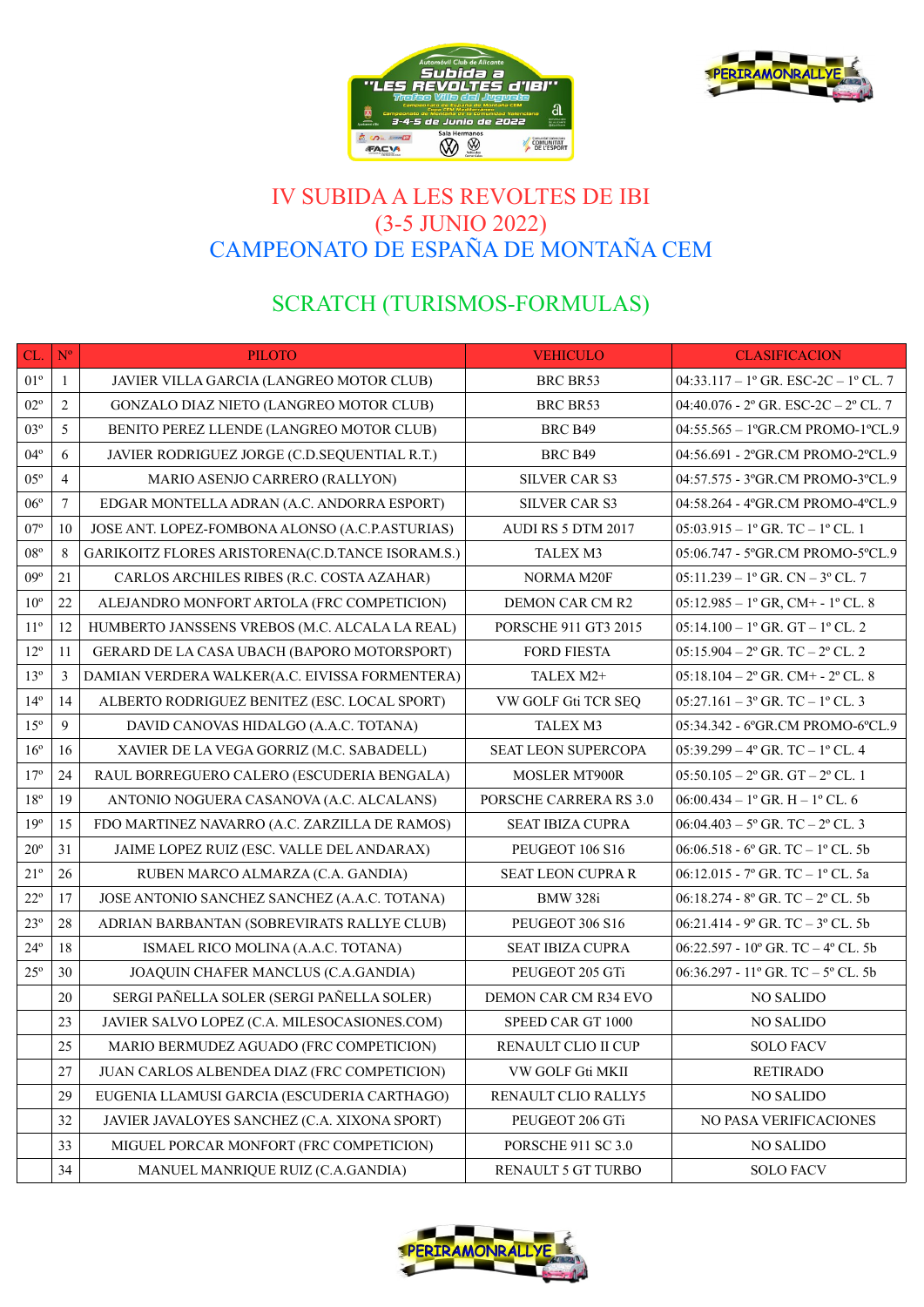



## IV SUBIDA A LES REVOLTES DE IBI (3-5 JUNIO 2022) CAMPEONATO DE ESPAÑA DE MONTAÑA CEM

#### CATEGORIA 1 – CEM

| CL.             | $N^{o}$ | <b>PILOTO</b>                                   | <b>VEHICULO</b>             | <b>CLASIFICACION</b>                                         |
|-----------------|---------|-------------------------------------------------|-----------------------------|--------------------------------------------------------------|
| $01^{\circ}$    | 10      | JOSE ANT. LOPEZ-FOMBONA ALONSO (A.C.P.ASTURIAS) | AUDI RS 5 DTM 2017          | $05:03.915 - 1$ <sup>o</sup> GR. TC $- 1$ <sup>o</sup> CL. 1 |
| $02^{\circ}$    | 12      | HUMBERTO JANSSENS VREBOS (M.C. ALCALA LA REAL)  | <b>PORSCHE 911 GT3 2015</b> | $05:14.100 - 1$ <sup>o</sup> GR. GT - 1 <sup>o</sup> CL. 2   |
| $03^{\circ}$    | 11      | GERARD DE LA CASA UBACH (BAPORO MOTORSPORT)     | <b>FORD FIESTA</b>          | $05:15.904 - 2^{\circ}$ GR. TC $- 2^{\circ}$ CL. 2           |
| $04^{\circ}$    | 14      | ALBERTO RODRIGUEZ BENITEZ (ESC. LOCAL SPORT)    | VW GOLF Gti TCR SEQ         | $05:27.161 - 3^{\circ}$ GR. TC $- 1^{\circ}$ CL. 3           |
| $0.5^\circ$     | 16      | XAVIER DE LA VEGA GORRIZ (M.C. SABADELL)        | <b>SEAT LEON SUPERCOPA</b>  | $05:39.299 - 4^{\circ}$ GR, TC $- 1^{\circ}$ CL, 4           |
| $06^{\circ}$    | 24      | RAUL BORREGUERO CALERO (ESCUDERIA BENGALA)      | <b>MOSLER MT900R</b>        | $05:50.105 - 2^{\circ}$ GR, GT $- 2^{\circ}$ CL, 1           |
| 07 <sup>°</sup> | 19      | ANTONIO NOGUERA CASANOVA (A.C. ALCALANS)        | PORSCHE CARRERA RS 3.0      | $06:00.434 - 1^{\circ}$ GR. H $- 1^{\circ}$ CL. 6            |
| $08^{\circ}$    | 15      | FDO MARTINEZ NAVARRO (A.C. ZARZILLA DE RAMOS)   | <b>SEAT IBIZA CUPRA</b>     | $06:04.403 - 5^{\circ}$ GR, TC $- 2^{\circ}$ CL, 3           |
| $09^\circ$      | 31      | JAIME LOPEZ RUIZ (ESC. VALLE DEL ANDARAX)       | PEUGEOT 106 S16             | 06:06.518 - 6° GR. TC - 1° CL. 5b                            |
| 10 <sup>o</sup> | 26      | RUBEN MARCO ALMARZA (C.A. GANDIA)               | <b>SEAT LEON CUPRA R</b>    | 06:12.015 - 7° GR. TC - 1° CL. 5a                            |
| $11^{\circ}$    | 17      | JOSE ANTONIO SANCHEZ SANCHEZ (A.A.C. TOTANA)    | <b>BMW</b> 328i             | $06:18.274 - 8^{\circ}$ GR. TC $- 2^{\circ}$ CL. 5b          |
| $12^{\circ}$    | 28      | ADRIAN BARBANTAN (SOBREVIRATS RALLYE CLUB)      | PEUGEOT 306 S16             | $06:21.414 - 9$ ° GR. TC $- 3$ ° CL. 5b                      |
| 13 <sup>°</sup> | 18      | ISMAEL RICO MOLINA (A.A.C. TOTANA)              | <b>SEAT IBIZA CUPRA</b>     | $06:22.597 - 10^{\circ}$ GR, TC $-4^{\circ}$ CL, 5b          |
| 14 <sup>°</sup> | 30      | JOAQUIN CHAFER MANCLUS (C.A.GANDIA)             | PEUGEOT 205 GTi             | 06:36.297 - 11° GR. TC – $5^{\circ}$ CL. 5b                  |
|                 | 25      | MARIO BERMUDEZ AGUADO (FRC COMPETICION)         | RENAULT CLIO II CUP         | <b>SOLO FACV</b>                                             |
|                 | 27      | JUAN CARLOS ALBENDEA DIAZ (FRC COMPETICION)     | VW GOLF Gti MKII            | <b>RETIRADO</b>                                              |
|                 | 29      | EUGENIA LLAMUSI GARCIA (ESCUDERIA CARTHAGO)     | <b>RENAULT CLIO RALLY5</b>  | <b>NO SALIDO</b>                                             |
|                 | 32      | JAVIER JAVALOYES SANCHEZ (C.A. XIXONA SPORT)    | PEUGEOT 206 GTi             | <b>NO PASA VERIFICACIONES</b>                                |
|                 | 33      | MIGUEL PORCAR MONFORT (FRC COMPETICION)         | <b>PORSCHE 911 SC 3.0</b>   | <b>NO SALIDO</b>                                             |
|                 | 34      | MANUEL MANRIQUE RUIZ (C.A.GANDIA)               | RENAULT 5 GT TURBO          | <b>SOLO FACV</b>                                             |

#### CATEGORIA 2 – CEM

|              | $N^{\circ}$ | <b>PILOTO</b>                                  | <b>VEHICULO</b>      | <b>CLASIFICACION</b>                                       |
|--------------|-------------|------------------------------------------------|----------------------|------------------------------------------------------------|
| $01^{\circ}$ |             | JAVIER VILLA GARCIA (LANGREO MOTOR CLUB)       | BRC BR53             | $04:33.117 - 1^{\circ}$ GR. ESC-2C - 1° CL. 7              |
| $02^{\circ}$ |             | <b>GONZALO DIAZ NIETO (LANGREO MOTOR CLUB)</b> | BRC BR53             | $ 04:40.076 - 2^{\circ}$ GR. ESC-2C – 2° CL. 7             |
| $03^{\circ}$ | 21          | CARLOS ARCHILES RIBES (R.C. COSTA AZAHAR)      | NORMA M20F           | $05:11.239 - 1$ <sup>o</sup> GR. CN – 3 <sup>o</sup> CL. 7 |
| $04^{\circ}$ | 22          | ALEJANDRO MONFORT ARTOLA (FRC COMPETICION)     | DEMON CAR CM R2      | $05:12.985 - 1^{\circ}$ GR, CM+ - 1° CL. 8                 |
| $05^{\circ}$ |             | DAMIAN VERDERA WALKER(A.C. EIVISSA FORMENTERA) | TALEX M2+            | $05:18.104 - 2^{\circ}$ GR. CM+ - 2° CL. 8                 |
| $06^{\circ}$ | 20          | SERGI PAÑELLA SOLER (SERGI PAÑELLA SOLER)      | DEMON CAR CM R34 EVO | NO SALIDO                                                  |

### CATEGORIA 3 – CEM

|              | $N^{o}$     | <b>PILOTO</b>                                    | <b>VEHICULO</b>   | <b>CLASIFICACION</b>             |
|--------------|-------------|--------------------------------------------------|-------------------|----------------------------------|
| $01^{\circ}$ |             | BENITO PEREZ LLENDE (LANGREO MOTOR CLUB)         | BRC B49           | 04:55.565 - 1°GR.CM PROMO-1°CL.9 |
| $02^{\circ}$ | 6           | JAVIER RODRIGUEZ JORGE (C.D.SEQUENTIAL R.T.)     | BRC B49           | 04:56.691 - 2ºGR.CM PROMO-2ºCL.9 |
| $03^{\circ}$ | 4           | MARIO ASENJO CARRERO (RALLYON)                   | SILVER CAR S3     | 04:57.575 - 3ºGR.CM PROMO-3ºCL.9 |
| $04^{\circ}$ |             | EDGAR MONTELLA ADRAN (A.C. ANDORRA ESPORT)       | SILVER CAR S3     | 04:58.264 - 4ºGR.CM PROMO-4ºCL.9 |
| $05^{\circ}$ |             | GARIKOITZ FLORES ARISTORENA(C.D.TANCE ISORAM.S.) | TALEX M3          | 05:06.747 - 5°GR.CM PROMO-5°CL.9 |
| 06°          | $\mathbf Q$ | DAVID CANOVAS HIDALGO (A.A.C. TOTANA)            | TALEX M3          | 05:34.342 - 6°GR.CM PROMO-6°CL.9 |
|              | 23          | JAVIER SALVO LOPEZ (C.A. MILESOCASIONES.COM)     | SPEED CAR GT 1000 | NO SALIDO                        |